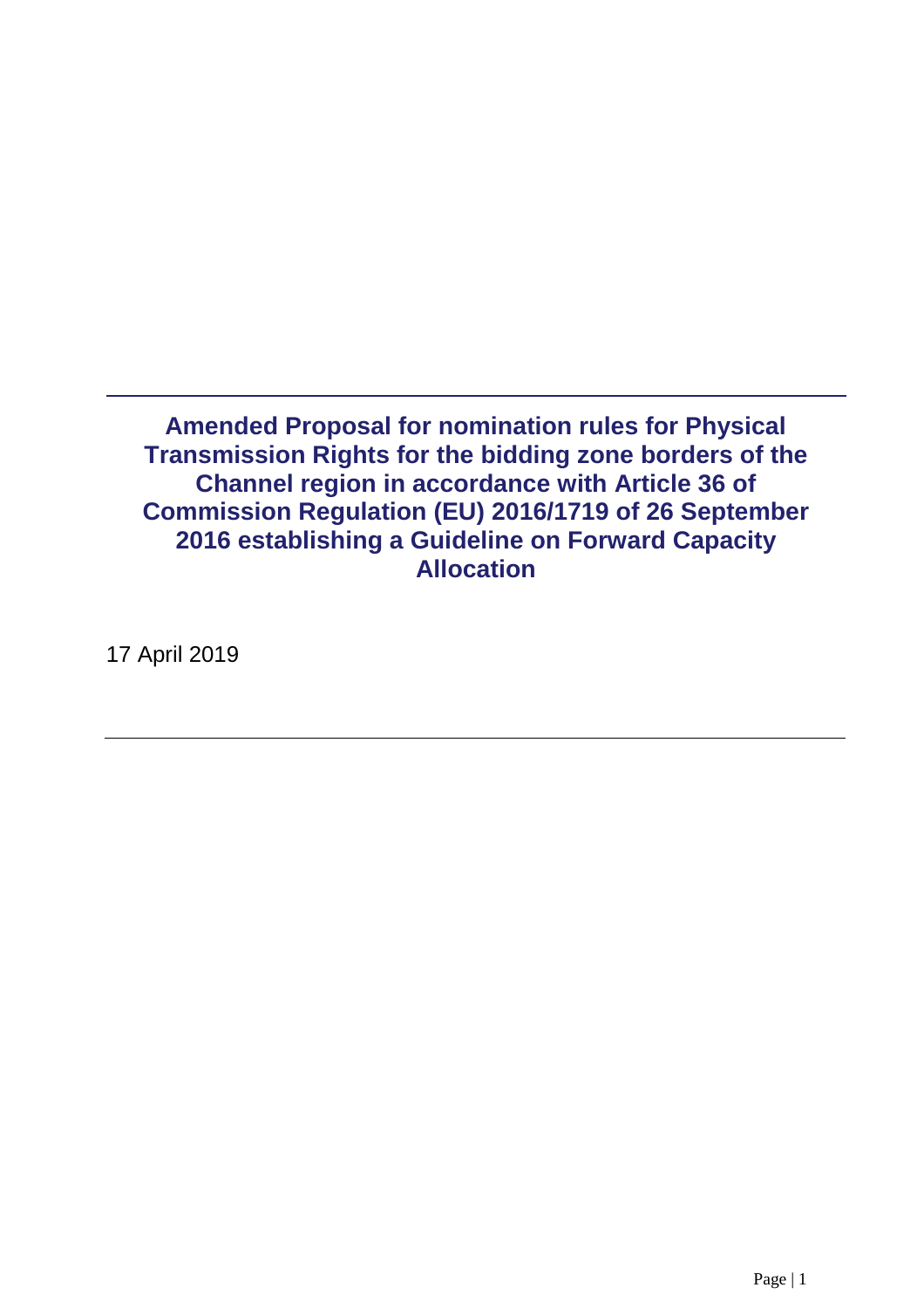All Transmission System Operators of the Channel region issuing Physical Transmission Rights (hereafter referred to as TSOs), taking into account the following,

#### **Whereas**

- (1) A common proposal developed by TSOs for Nomination Rules for Physical Transmission Rights in accordance with Article 36 of Commission Regulation (EU) 2016/1719 establishing a guideline on Forward Capacity Allocation was developed in October 2017 and subsequently approved by the relevant National Regulatory Authorities in April 2018.
- (2) This document is an amended common proposal developed by the TSOs for Nomination Rules for Physical Transmission Rights (hereafter referred to as the **Amended Proposal**) in accordance with Article 36 of Commission Regulation (EU) 2016/1719 establishing a guideline on Forward Capacity Allocation (hereafter referred to as the **FCA Regulation**).
- (3) Article 31 of the FCA Regulation foresees that long-term cross-zonal capacity shall be allocated to market participants in the form of physical transmission rights ("**PTRs**") pursuant to the UIOSI principle or in the form of financial transmission rights ("**FTRs**"), under the form of FTR Options or FTR Obligations. This Amended Proposal only applies to PTRs acquired in forward capacity allocation. It establishes the rules for Nomination of PTRs for the Bidding Zone borders of the Channel region.
- (4) In accordance with Article 36(2) of the FCA Regulation, this Amended Proposal is subject to consultation. Article 6 of the FCA Regulation requires that the parties submitting proposals at bilateral or at multilateral level shall consult at least the Member States concerned and that the consultation shall last for a period of not less than one month. Accordingly, this Amended Proposal was consulted from 25 February 2019 until 25 March 2019.
- (5) This Amended Proposal is submitted for the approval of all National Regulatory Authorities (hereafter referred to as the NRAs) of the Bidding Zones of the Channel region where PTRs are offered.
- (6) The TSOs consider that the FCA Regulation allows the submission of this Amended Proposal on a Bidding Zone border level, since proposals for nomination rules for electricity exchange schedules between Bidding Zones are not listed in Article 4 of the FCA Regulation. The TSOs acknowledge that Article 36(3) of the FCA Regulation requires all Transmission System Operators to progressively harmonise the nomination rules on all Bidding Zone borders on which PTRs are applied. The TSOs therefore undertake to progressively examine the potential and the need for harmonisation of these rules, taking into account their technical nature. This Amended Proposal therefore is a further step towards the desired harmonisation of the Nomination Rules as envisaged by Article 36(3) of the FCA Regulation.
- (7) This Amended Proposal refers to a Nomination Platform that shall be considered to be the relevant platform of each relevant interconnector.
- (8) For IFA, BritNed and Nemo Link the intention is to move to a common nomination platform.
- (9) This Amended Proposal contributes to the achievement of the objectives of Article 3 of the FCA Regulation. In particular, this Amended Proposal serves the aim of promoting effective long-term cross- zonal trade with long-term hedging opportunities for market participants giving a transparent framework for the Nomination Rules for PTRs.
- (10)This Amended Proposal contributes to the provision of non-discriminatory access to longterm cross- zonal capacity by detailing the process of Nominating PTRs.
- (11)Furthermore, this Amended Proposal ensures fair and non-discriminatory treatment of all affected parties, as it establishes rules to be applied by and to all parties.
- (12)Regarding the objective of transparency and reliability of information on forward capacity allocation, this Amended Proposal includes provisions on the necessary exchange of information between holders of PTRs and the Nomination Platform for executing Nominations of such PTRs.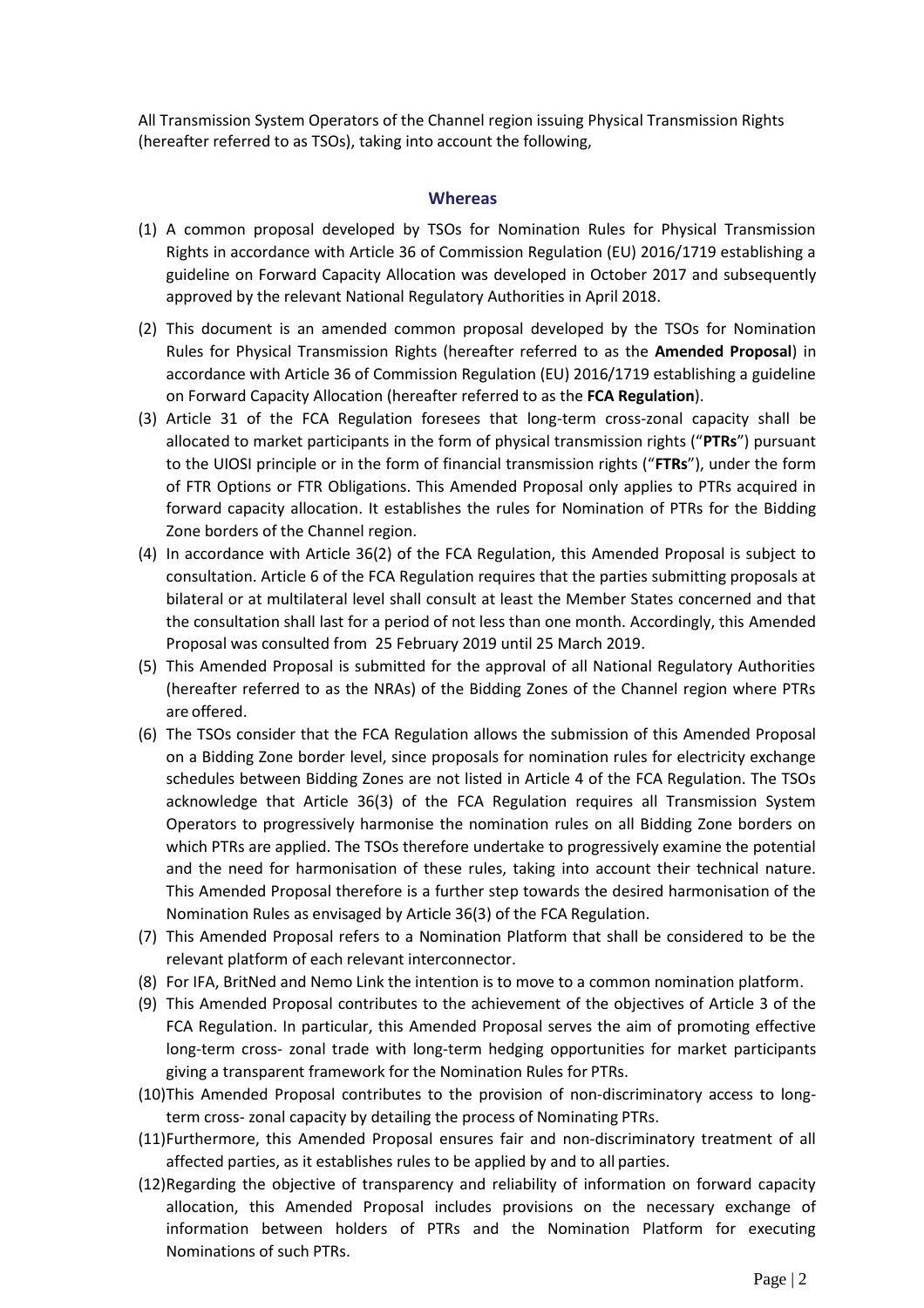(13)In conclusion, this Amended Proposal contributes to the general objectives of the FCA Regulation to the benefit of all market participants and electricity end consumers.

SUBMIT THE FOLLOWING AMENDED PROPOSAL TO ALL NATIONAL REGULATORY AUTHORITIES OF THE BIDDING ZONE BORDERS OF THE CHANNEL REGION WHERE PTRs ARE OFFERED:

#### **TITLE 1**

#### **General provisions**

#### **Article 1 Subject matter and scope**

- 1. This Amended Proposal establishes the binding Nomination Rules on the Bidding Zone borders of the Channel region in terms of:
	- Entitlement of a PTR Holder to Nominate electricity exchange schedules;
	- Minimum technical requirements to submit Nominations;
	- Description of the Nomination process;
	- Nomination timings; and
	- Format of PTR Nominations and communication.
- 2. This Amended Proposal shall only apply to the Nomination of long-term PTRs.
- 3. Forward capacity allocation on the Bidding Zone borders of the Channel region takes place through explicit allocation of PTRs through Auctions in accordance with a) harmonised allocation rules for Long-Term Transmission Rights developed as per Article 51 of the FCA Regulation (hereafter **Allocation Rules**) and the associated border specific annexes; b) the proposal for design of Long Term Transmission Rights in accordance with Article 31 of the FCA Regulation (hereafter **Long Term Rights Design**); and c) the proposal for splitting longterm cross zonal capacity in accordance with Article 16 of the FCA Regulation.
- 4. In accordance with the FCA Regulation and the Allocation Rules and the Long Term Rights Design, this Amended Proposal shall bind PTR Holders, their counterparties where applicable, and eligible third parties acting on their behalf.

## **Article 2 Definitions and interpretation**

- 1. Capitalised terms used in this Amended Proposal shall have the meaning given to them in either Article 2 of Regulation (EC) 714/2009, Article 2 of Regulation (EC) 2013/543, Article 2 of Regulation (EC) 2015/1222, Article 2 of Directive 2009/72/EC, Regulation (EU) 2016/1719 or in the applicable Allocation Rules as the case may be.
- 2. In addition, the following definitions shall apply:

| <b>Business Rules</b> | Those additional terms and conditions for each applicable<br>Interconnector as set out in the Annexes to this Amended<br>Proposal |
|-----------------------|-----------------------------------------------------------------------------------------------------------------------------------|
| Contract Day          | In relation to a Contract Day D, means a period of 24 hours<br>commencing at 00:00 hours on day D.                                |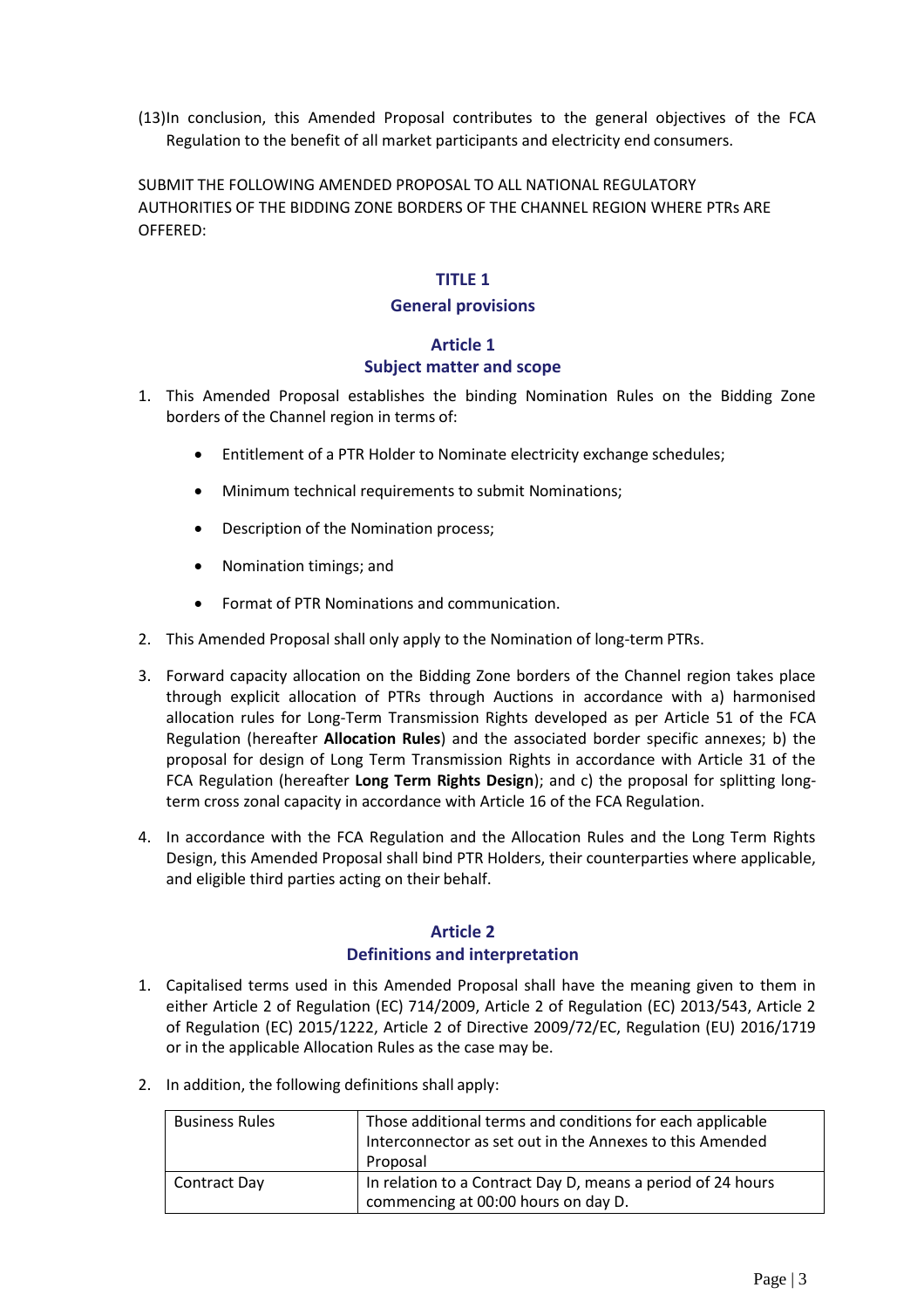| Deemed Metered<br>Volumes                 | For each Settlement Period, the Deemed Metered Volume of<br>each PTR Holder for a direction is equal to the maximum<br>between 0 and the net of the Long-Term and where applicable<br>and Intraday Mid-Interconnector<br>Nominations<br>Daily<br>(as<br>amended by any curtailment) of that PTR Holder for that<br>Settlement Period integrated over the Settlement Period. |
|-------------------------------------------|-----------------------------------------------------------------------------------------------------------------------------------------------------------------------------------------------------------------------------------------------------------------------------------------------------------------------------------------------------------------------------|
| <b>Energy Accounts</b>                    | The declared energy volume of a balance responsible party used<br>for the calculation of its imbalance.                                                                                                                                                                                                                                                                     |
| <b>Information System</b><br><b>Rules</b> | Rules related to the technical use of the Nomination Platform as<br>referred to in the Nomination Participation Agreement and<br>published on the websites of the relevant TSOs.                                                                                                                                                                                            |
| Mid-Interconnector<br>Nomination          | For IFA this means Mid-Channel Nomination.<br>For BritNed this mean Mid-North Sea Nomination.                                                                                                                                                                                                                                                                               |
| <b>Nomination Gate</b>                    | Relevant time period in which a PTR Holder is able to Nominate<br>its Long Term PTRs, timings of which are defined within Article 6<br>of this Amended Proposal.                                                                                                                                                                                                            |
| Nomination Participation<br>Agreement     | The binding agreement, between a market participant and the<br>relevant TSO(s) responsible for a particular Interconnector and<br>incorporates the Nomination Rules, the Information System<br>Rules and all other aspects of the Nomination Platform.                                                                                                                      |
| <b>Nomination Platform</b>                | The relevant system used by PTR Holders to Nominate PTRs on<br>the relevant Interconnector.                                                                                                                                                                                                                                                                                 |
| PTR Holder                                | A Registered Participant which has been allocated long term<br>PTRs under the Allocation Rules                                                                                                                                                                                                                                                                              |
| <b>Registered Participant</b>             | A market participant which has entered into a Nomination<br>Participation Agreement.                                                                                                                                                                                                                                                                                        |
| <b>Settlement Period</b>                  | The time unit for which a balance responsible party imbalance is<br>calculated, in each respective imbalance area.                                                                                                                                                                                                                                                          |

# **TITLE 2**

## **Nomination Rules**

## **Article 3**

## **Entitlement of a PTR Holder to nominate electricity exchange schedules**

1. In order to Nominate PTRs on one of the Interconnectors referenced in the table below, a PTR Holder must comply with the following requirements for such Interconnector:

| <b>Interconnectors</b><br>on the France -<br><b>Great Britain</b><br><b>Bidding Zone</b><br>border | PTR Holders must have a signed and completed Nomination Participation<br>Agreement along with evidence of the following:                                                                                                                                                                                                                                                                                                                                             |
|----------------------------------------------------------------------------------------------------|----------------------------------------------------------------------------------------------------------------------------------------------------------------------------------------------------------------------------------------------------------------------------------------------------------------------------------------------------------------------------------------------------------------------------------------------------------------------|
|                                                                                                    | its accession to a Use of System Interconnector Agreement with National<br>İ.<br>Grid Electricity System Operator Limited and the Framework Agreement<br>established under the Connection and Use of System Code;<br>its accession to the Framework Agreement as defined in the Balancing and<br>ii.<br>Settlement Code (BSC) together with full details of the Production and<br>Consumption Interconnector BM Units registered to the PTR Holder under<br>the BSC; |
|                                                                                                    | Entry into an Accord de Participation with RTE Reseau de Transport<br>iii.<br>d'Electricte.                                                                                                                                                                                                                                                                                                                                                                          |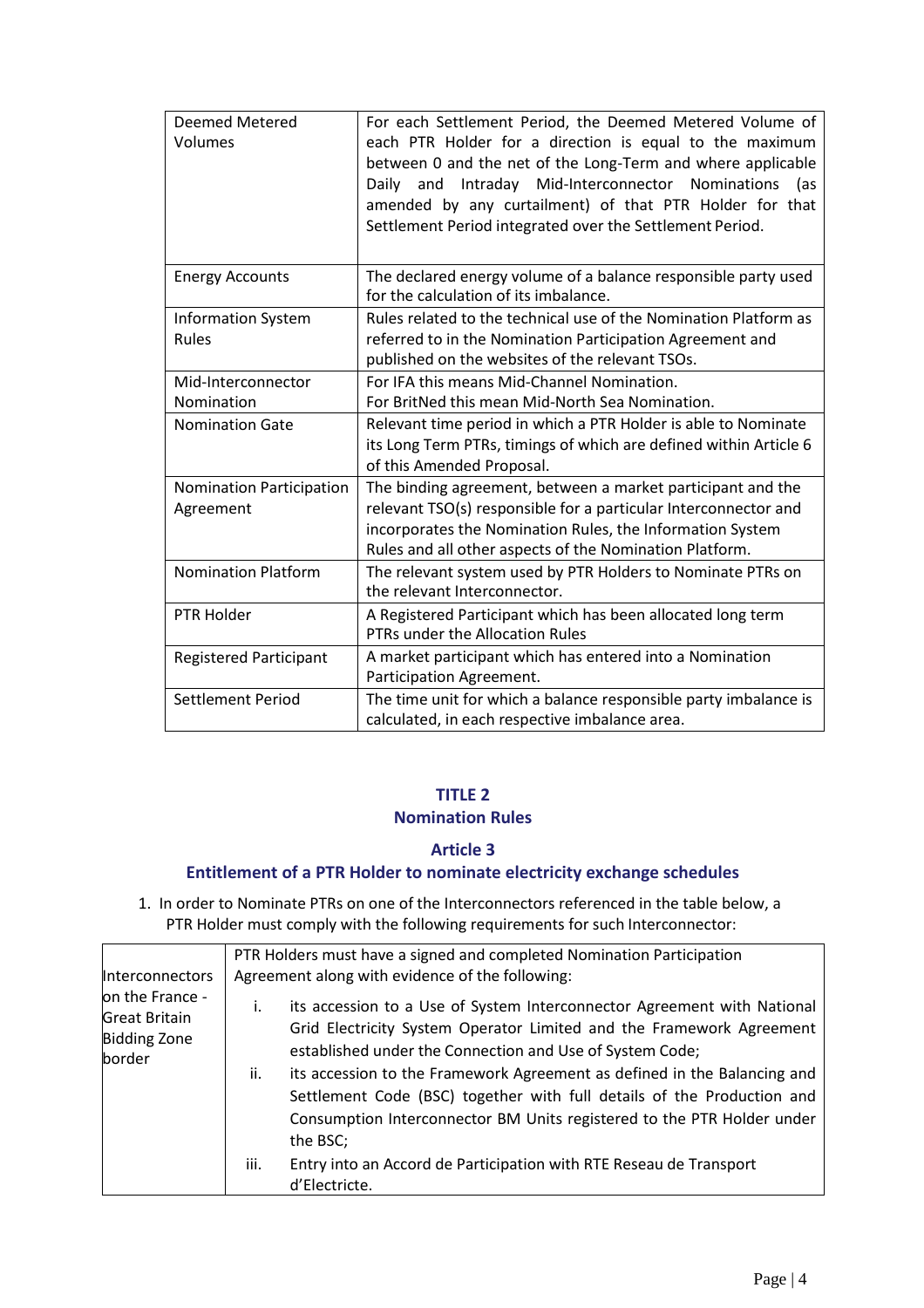| <b>BritNed</b> | PTR Holders must have a signed Nomination Participation Agreement along with<br>evidence of the following:                                                                                                                                                                                                                                                                                                                                                                                                                                                                                                                                                                                                                                                                                       |
|----------------|--------------------------------------------------------------------------------------------------------------------------------------------------------------------------------------------------------------------------------------------------------------------------------------------------------------------------------------------------------------------------------------------------------------------------------------------------------------------------------------------------------------------------------------------------------------------------------------------------------------------------------------------------------------------------------------------------------------------------------------------------------------------------------------------------|
|                | i.<br>its accession to a Use of System Interconnector Agreement with National<br>Grid Electricity System Operator Limited and the Framework Agreement<br>established under the Connection and Use of System Code;<br>its accession to the Framework Agreement as defined in the Balancing and<br>ii.<br>Settlement Code (BSC) together with full details of the Production and<br>Consumption Interconnector BM Units registered to the PTR Holder under<br>the BSC;<br>iii.<br>its entry into either a Programme Responsible Party ("PRP") agreement<br>with TenneT TSO B.V. or an agreement with a PRP, in either case, in respect<br>of such Nominations; and<br>completed and returned to TenneT TSO B.V. an authorisation form for<br>iv.<br>Single Sided Transactions in the Dutch market. |
| Nemo Link      | PTR Holders must have a signed Nomination Participation Agreement along with<br>evidence of the following:<br>its accession to a Use of System Interconnector Agreement with National<br>i.<br>Grid Electricity System Operator Limited and the Framework Agreement<br>established under the Connection and Use of System Code;<br>ii.<br>its accession to the Framework Agreement as defined in the Balancing and<br>Settlement Code (BSC) together with full details of the Production and<br>Consumption Interconnector BM Units registered to the PTR Holder under<br>the BSC;<br>A signed Access Responsible Party (ARP) contract with Elia<br>iii.                                                                                                                                         |

## **Article 4**

## **Minimum technical requirements to Nominate**

- 1. PTR Holders must comply at all times with the applicable Information System Rules as published by the TSOs on their websites.
- 2. The Nomination Platform is a web-based application, therefore the minimum technical requirement for a PTR Holder to Nominate is to have internet access.

## **Article 5 Description of the Nomination process**

- 1. The PTR Holders are entitled to Nominate PTRs acquired pursuant to the Allocation Rules. Such Nominations shall be issued at Mid-Interconnector and on a per direction and per Market Time Unit basis. The Nominations are subject to the terms and conditions of this Amended Proposal and as specified in the relevant Allocation Rules (including curtailment).
- 2. PTR Holders must comply with the Business Rules for each Interconnector and all Nominations shall be subject to such Business Rules. In the event of any conflict between the Business Rules and the main body of this Amended Proposal then with respect to an individual Interconnector the applicable Business Rules shall prevail.
- 3. PTR Holder will only be entitled to Nominate long term PTRs allocated under the Allocation Rules to the extent provided for under this Amended Proposal.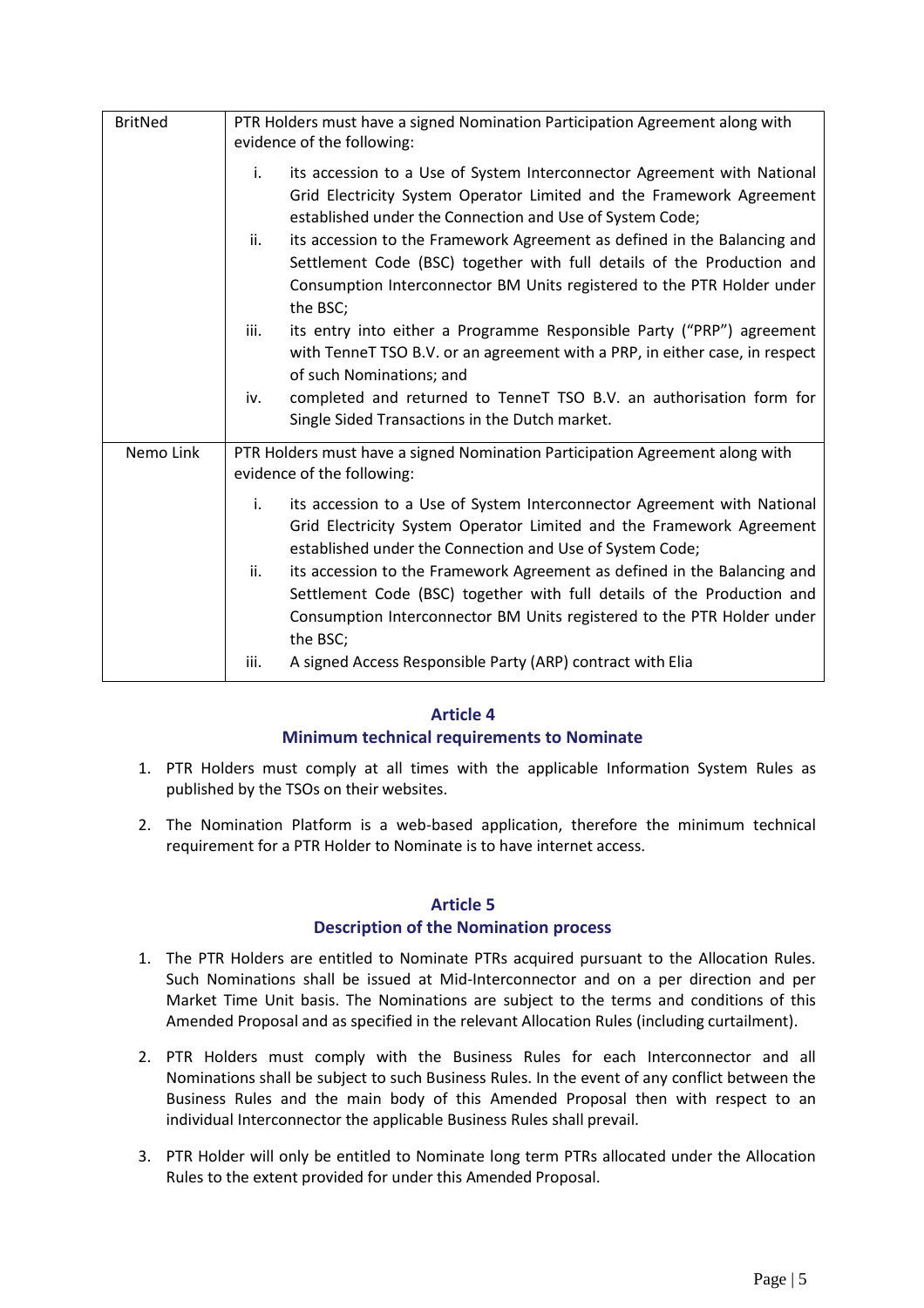- 4. For each hour in a Contract Day for which a Rights Document has been issued by the Allocation Platform, each PTR Holder may Nominate the PTR to the Nomination Platform at mid-interconnector (as defined in the applicable Business Rules for each Interconnector) up to but not exceeding the amount set out in the Rights Document in the relevant direction in that hour ("**Mid-Interconnector Nomination**").
- 5. For the avoidance of doubt, the Nomination Platform will reject a Nomination in its entirety for the Contract Day where the corresponding Mid-Interconnector Nomination(s) in one or more hours exceed(s) the PTR Holder's rights set out in the applicable Rights Document(s).
- 6. The Mid-Interconnector Nomination for each hour in the Contract Day must be expressed in whole MW, with a single value, greater than or equal to zero, for each hour.
- 7. Mid-Interconnector Nominations shall not be subject to any modification by the PTR Holder after the Nomination Gate.
- 8. In the absence of a Nomination by a PTR Holder in a direction, the corresponding Mid-Interconnector Nominations are assumed to be equal to zero.

## **Article 6 Nomination timings**

- 1. PTR Holders can submit Long-Term Mid-Interconnector Nominations of PTRs for Contract Day D, from opening of the Nomination Gate at 16h30 CET/CEST on the day D-2 until the closure of the Nomination Gate at 09:30 CET/CEST on day D-1.
- 2. Under exceptional circumstances Registered Participants will be informed of new timings where these situations arise at the earliest opportunity.

## **Article 7**

#### **Format of nomination and communication**

- 1. Each Registered Participant must notify its Nominations electronically to the Nomination Platform. The Nomination Platform supports two ways of communication of Nominations:
	- Web form interface;
	- Web services communication.
- 2. Nominations shall be submitted in the formats specified by the relevant TSO(s) of each Interconnector in the Information System Rules and pursuant to any other technical recommendations provided via the Nomination Platform to the Registered Participants.
- 3. The Nomination Platform will acknowledge receipt of each Nomination to the relevant Registered Participant by a message indicating that the Nomination has been correctly registered.
- 4. Only Nominations confirmed via the Nomination Platform (or by a TSO pursuant to Article 7 paragraph 5) as correctly registered shall be valid.
- 5. In the event of a problem of communication between the PTR Holder and the Nomination Platform the PTR Holder may contact the TSO(s) of the relevant Interconnector to request, in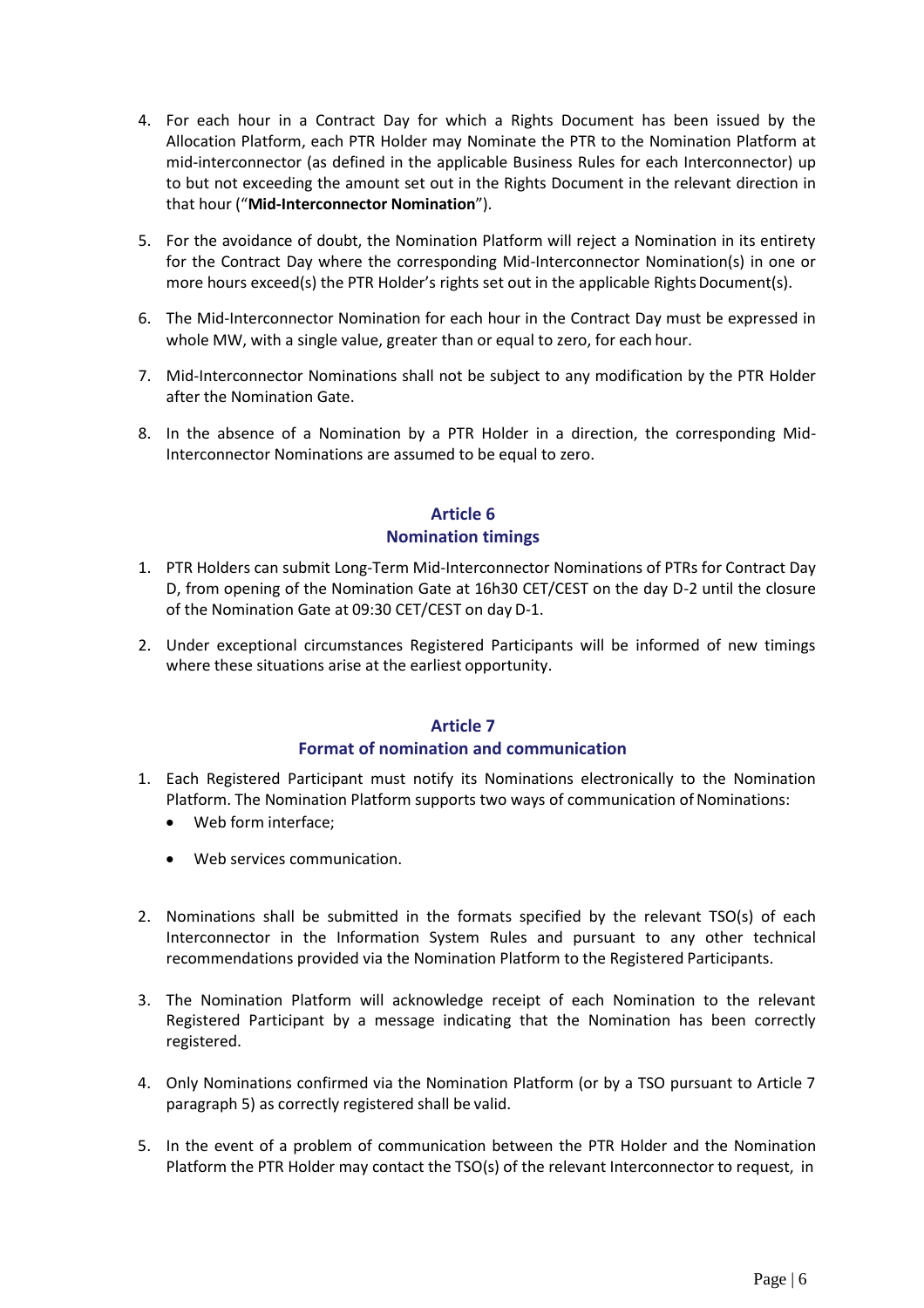respect of Nominations periods for which Nomination Gate closure has not occurred, the possibility to send applicable Nominations by email or fax to the single point of contact as determined by the TSO(s) of the relevant Interconnector.

#### **TITLE 3**

#### **Miscellaneous**

## **Article 8 Effective date and application**

1. The Nomination Rules described in this document shall apply for an Interconnector at the latest from the issuance of the first Rights Documents for such Interconnector by the Single Allocation Platform (as defined under Commission Regulation (EU) 2016/1719). The date on which the Nomination Rules shall become operational for an Interconnector shall be published by the relevant TSOs for such Interconnector on their websites at least one month in advance.

## **Article 9 Additional Nomination Information**

- 1. Cancellation of a Nomination Gate;
	- a. In the event of technical difficulties with the Nomination Platform, the Nomination Platform may cancel a Nomination Gate. In that case, the Nomination Platform shall inform all affected PTR Holders as soon as practicable of such cancellation and in any event before the Nomination Gate closure, and all affected PTRs shall be considered as non-Nominated and accordingly the PTR Holders shall be remunerated by the relevant TSO(s) for the non-Nomination of such PTRs in accordance with Article 48 of the Allocation Rules. With respect to the relevant TSO's obligation to remunerate any individual PTR Holder the relevant TSO(s) shall be deemed to have satisfied such obligation in full by procuring payment of the applicable remuneration by the Single Allocation Platform to such individual PTR Holder in accordance with the provisions of the Allocation Rules.
- 2. Treatment of Nominations following curtailment:
	- a. In case of curtailment due to Force Majeure or to ensure that operation remains within Operational Security Limits ahead of the Long-Term Nomination Gate Closure, the Rights Documents will be updated, and the following will apply:
		- i. Where a PTR Holder has already issued a Nomination above its updated Rights Document, the Nomination Platform will automatically reduce the Nomination in line with the updated Rights Document and inform the PTR Holder of such reduction.
		- ii. Where a PTR Holder has not issued a Nomination above its updated Rights Document, then the original Nomination will be retained.
		- iii. Where a PTR Holder has not issued a Nomination and in the case of re-Nomination is greater than the updated Rights Document then the rule in Article 5(5) shall apply.
	- b. In case of curtailment between the Long Term Nomination Gate Closure and the dayahead firmness deadline the nominations submitted by the PTR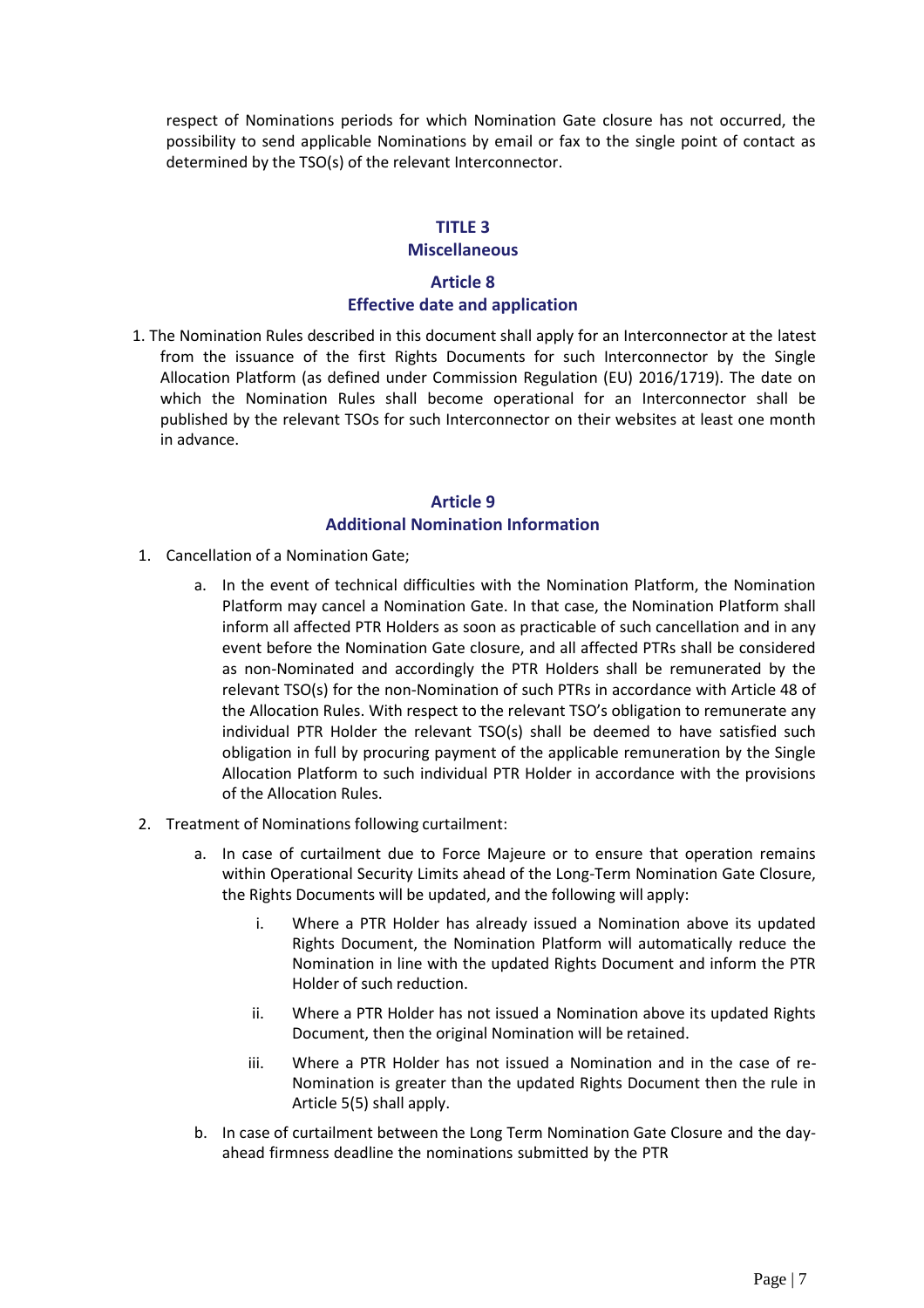Holders may be curtailed in accordance with the procedure described in the Allocation Rules.

- 3. Default Nominations:
	- a. Default Nominations can be activated by a PTR Holder for Long-Term Nominations. Where a default Nomination is activated, all Mid-Interconnector Nominations would be automatically generated at the value set out in the Rights Document for each hour of that Contract Day.
	- b. The registered default Nomination is considered as a schedule of Mid-Interconnector Nomination submitted by a PTR Holder at the opening of the Nomination Gate. This Mid-Interconnector Nomination is considered as valid once confirmed as such by the Nomination Platform or by the relevant TSO(s).
	- c. A PTR Holder may modify the Mid-Interconnector Nomination resulting from the default Nomination within the Nomination Gate in accordance with the normal Nomination process.
	- d. A PTR Holder may deactivate its default Nomination on the Nomination Platform at any time. Where such deactivation is received by the Nomination Platform after the Nomination Gate, any existing valid Mid-Interconnector Nomination resulting from a Default Nomination remains unchanged.
- 4. Deemed Metered Volumes:
	- a. When a PTR Holder submits a valid Mid-Interconnector Nomination, then the Nomination Platform will ensure that a corresponding Deemed Metered Volume, adjusted for losses on the applicable Interconnector and for any reductions in Mid-Interconnector Nominations as a result of curtailment pursuant to the Allocation Rules, is allocated to the relevant PTR Holder using the allocation rules set out for each Interconnector in the applicable Business Rules.

## **Article 10 Amendment of the nomination rules**

1. Any amendment to the present proposal shall be in accordance with Article 4 of the FCA regulation.

## **Article 11 Liability**

- 1. Each TSO and each PTR Holder is solely and individually responsible for the fulfilment of any obligation they undertake or are subject to and which arises from or is in connection with the Nomination Rules and the Nomination Participation Agreement.
- 2. Subject to any other provisions of the Nomination Rules each TSO shall only be liable for damages caused by:
	- (a) fraud, gross negligence or wilful misconduct.
	- (b) death or personal injury arising from its negligence or that of its employees, agents or subcontractors.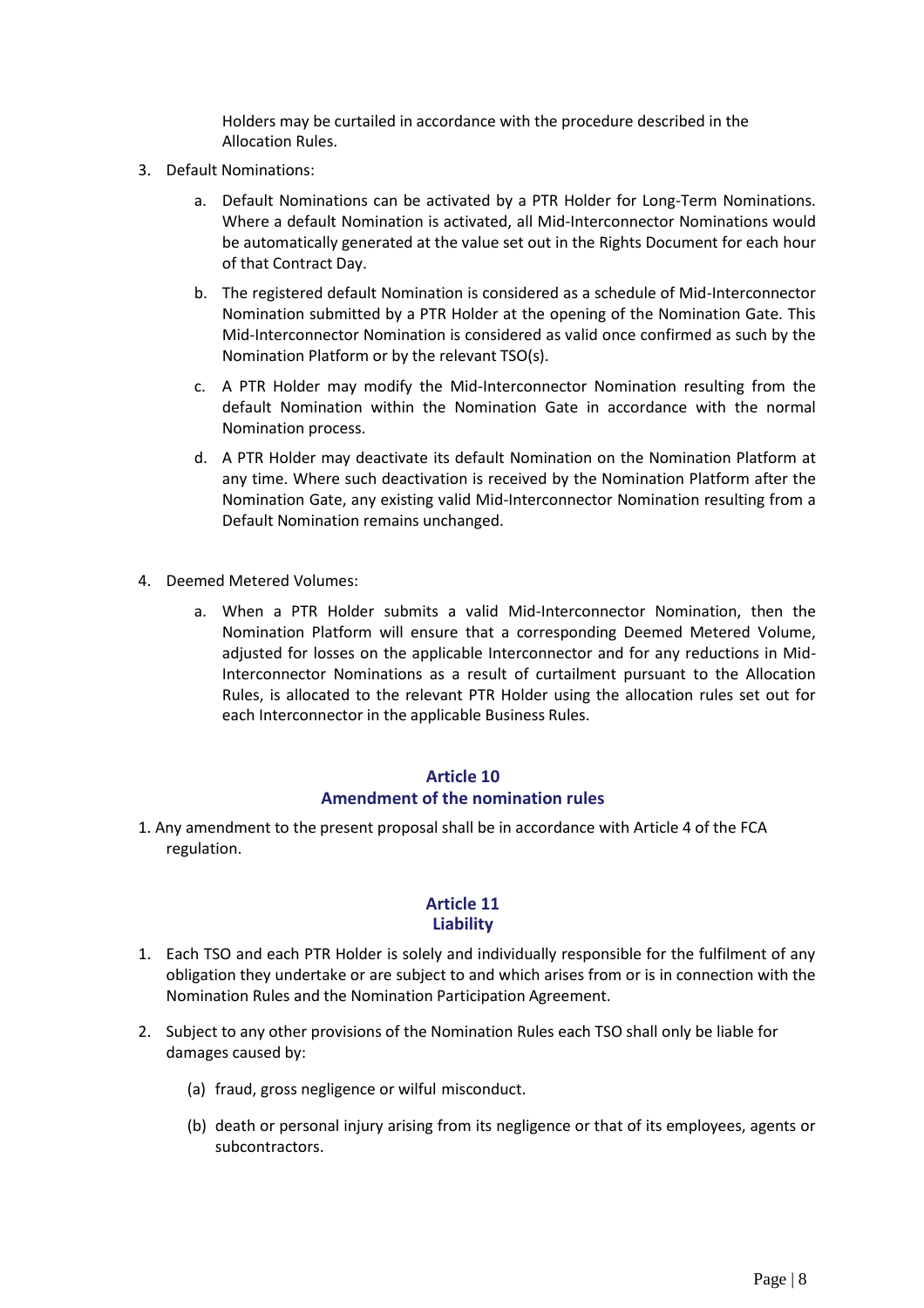- 3. A PTR Holder shall indemnify and keep indemnified each TSO and its officers, employees and agents from and against any and all loss or liability (including legal costs) related to a damage that it has caused, which (i) any of them may suffer or (ii) incur by reason of any claim by any third party on account of any and all loss (whether direct or indirect) suffered by the claimant or any of the claimant's officers, agents, subcontractors or employees in connection with the Nomination Rules and the PTR Holder's use of the Nomination Platform.
- 4. Each TSO and each PTR Holder acknowledges and agrees that it holds the benefit of paragraph 3 of this Article for itself and as trustee and agent for its officers, employees and agents.
- 5. The PTR Holder shall be solely responsible for its participation in Nominations including but not limited to the following cases:
	- (a) the timely submission of Nominations by the PTR Holder;
	- (b) technical failure of the information system on the side of the PTR Holder preventing the communication via the channels foreseen in accordance with the Nomination Rules.
- 6. PTR Holders shall not be entitled to compensation for breach of the Nomination Rules other than the remuneration described in Article 9(1) of the Nomination Rules and for damages relating to those causes set out in paragraph 2 above.
- 7. In addition to paragraph 3 of this Article, the PTR Holder shall be liable to each TSO with respect to any sanctions, penalties, or charges that may be imposed by financial authorities on the applicable TSO(s) for incorrect tax treatment due to wrong or incomplete information provided by the Registered Participant.
- 8. This Article survives the termination of the PTR Holder's Nomination Participation Agreement.

## **Article 12 Dispute Resolution**

- 1. Without prejudice to paragraphs 6 and 7 of this Article, where there is a dispute the TSO(s) and the PTR Holder shall first seek amicable settlement through mutual consultation pursuant to paragraph 2 below. For this purpose, the party raising the dispute shall send a notification to the other party indicating:
	- (a) the existence of a Nomination Participation Agreement between the disputing parties;
	- (b) the reason for the dispute; and
	- (c) a proposal for a future meeting, physical or not, with a view to settle the dispute amicably.
- 2. The Parties shall meet within twenty (20) Working Days after the matter has been referred to them and seek to resolve the dispute. If no agreement is reached or no response received within a period of thirty (30) Working Days from the date of the aforementioned notification, either Party may refer the matter to the senior management of the Parties to resolve the dispute pursuant to paragraph 3.
- 3. The senior representative of each of the TSOs and the PTR Holder with authority to resolve the dispute shall meet within twenty (20) Working Days of a request to meet and seek to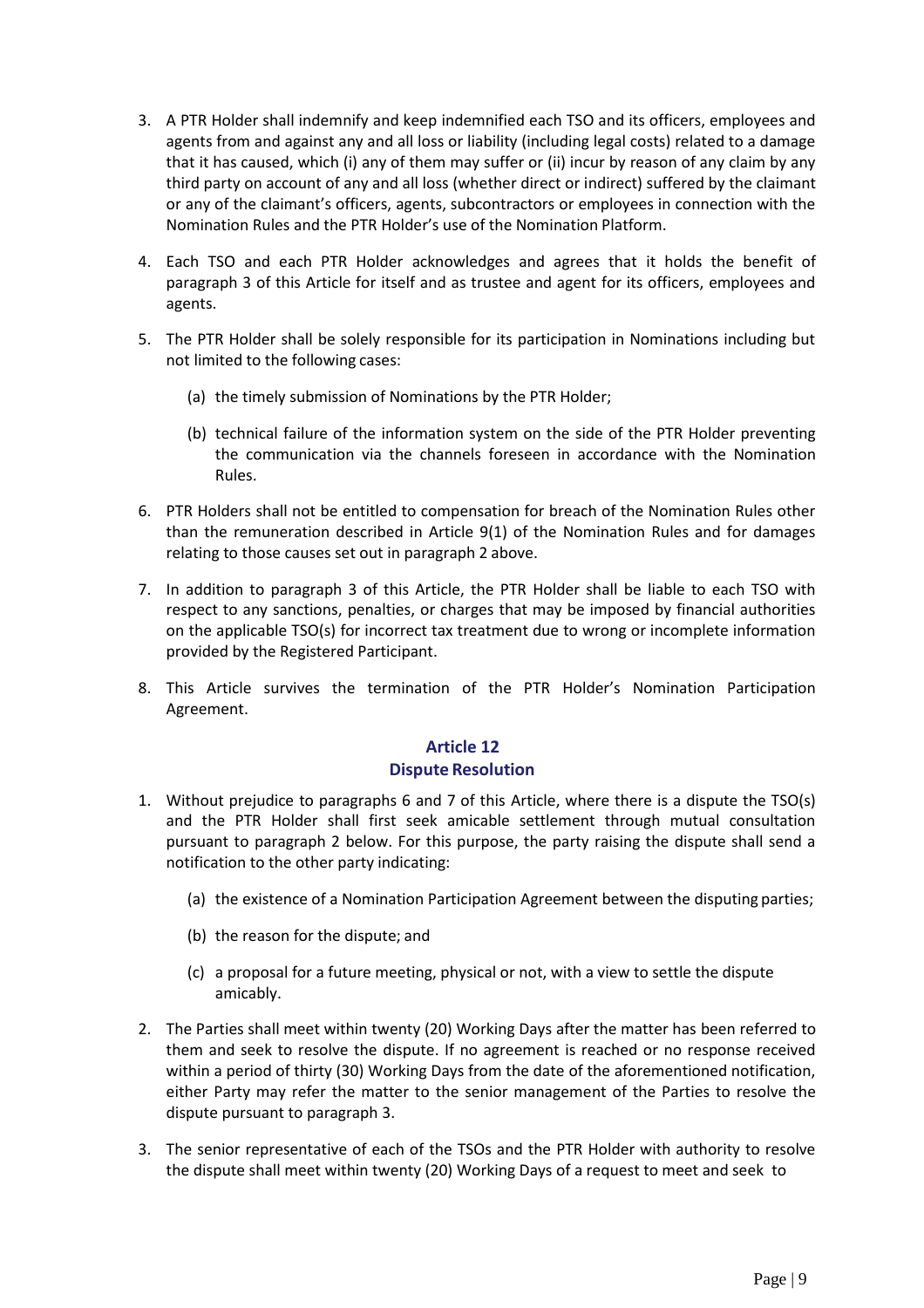resolve the dispute. If the representatives are unable to resolve the dispute within twenty (20) Working Days of the meeting or such longer time as may be agreed then the dispute shall be determined by arbitration in accordance with paragraph 4.

- 4. Where a dispute is to be referred to arbitration under paragraph 3, either the TSO or the PTR Holder may give notice to the other stating the nature of the dispute and referring the dispute to arbitration. Arbitration shall be conducted in accordance with the Rules of Arbitration of the Chamber of Commerce (ICC). The arbitration shall be conducted before one (1) arbitrator to be nominated upon agreement of the Parties unless a Party requests the appointment of three (3) arbitrators. In case of one (1) arbitrator, the Parties shall agree on the nomination of the arbitrator within two (2) months after the notice was given by the Party referring the dispute to arbitration. If no agreement can be found, the arbitrator shall be appointed by the ICC Court. In case of three (3) arbitrators the claimant shall nominate one (1) arbitrator and the respondent shall nominate one (1) arbitrator. The arbitrators nominated by each Party shall then nominate the chairman of the arbitral tribunal within three (3) Working Days from the confirmation of the appointment of the second arbitrator by the respondent. If the arbitrators nominated by each party cannot agree on the appointment of the chairman, the chairman shall be appointed by the ICC Court. The arbitration shall take place in the location of one of the TSOs premises unless otherwise defined in the Nomination Participation Agreement and in accordance with the governing law of these Nomination Rules while the language of the arbitration proceedings shall be English. The emergency arbitrator provisions according to the Rules of Arbitration of the Chamber of Commerce shall not apply but the interim or injunctive relief measures under the governing law shall apply.
- 5. Arbitration awards shall be final and binding on the TSO and the relevant PTR Holder as from the date that they are made. TSO and the Registered Participant shall carry out any award of an arbitration relating to any dispute without delay and each waive their right to any form of appeal or recourse to a court of law or other judicial authority, in so far as such waiver may validly be made.
- 6. Notwithstanding paragraphs 3 and 4 of this Article, the parties may jointly agree to apply court proceedings instead of arbitration to settle a dispute arisen in connection with the Nomination Rules.
- 7. The Parties agree that proceedings referred to in paragraph 6 may be brought in any competent court to hear such claim. The PTR Holder irrevocably waives any objection which it may have now or hereafter regarding the venue of such proceedings in any competent court and any claim that any such proceedings have been brought in an inconvenient forum.
- 8. Notwithstanding any reference to amicable settlement, or arbitration under this Article, the TSO and the Registered Participant shall continue to perform their respective obligations under the Nomination Rules and the PTR Holder's Nomination Participation Agreement.
- 9. This Article survives the termination of the Registered Participant's Nomination Participation Agreement.

## **Article 13 Force Majeure**

1. A TSO or a PTR Holder, which invokes Force Majeure, shall promptly send to the other party a notification describing the nature of Force Majeure and its probable duration and shall continue to furnish reports with respect thereto with reasonable frequency during the period of Force Majeure. The party invoking the Force Majeure shall make every possible effort to limit the consequences of the Force Majeure.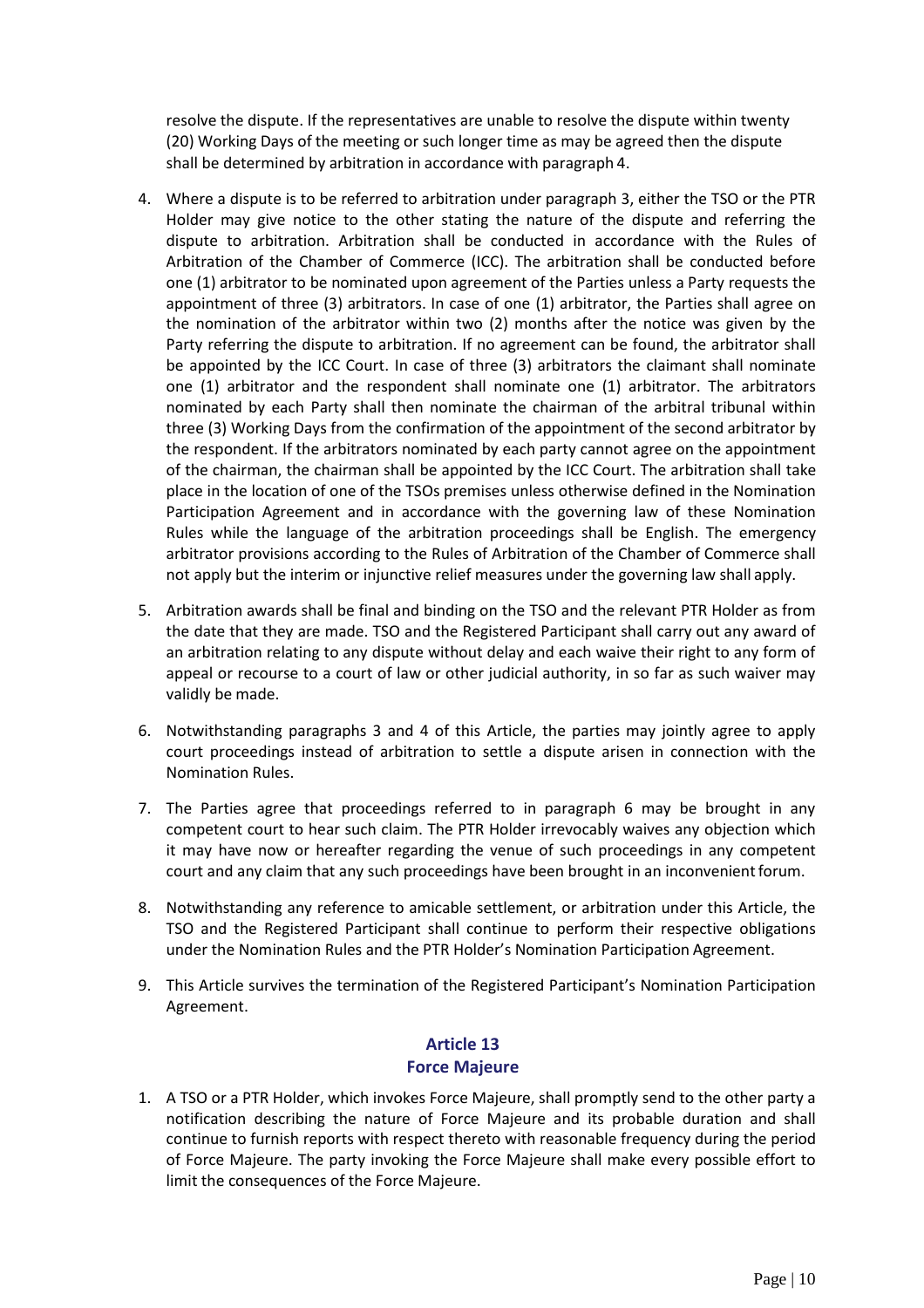- 2. The affected obligations, duties and rights of a party subject to Force Majeure shall be suspended from the beginning of Force Majeure, with the exception of the confidentiality provisions in accordance with Article 15.
- 3. Suspension under paragraph 2 is subject to the following:
	- (a) suspension will be of no greater scope and of no longer duration than is required by the Force Majeure;
	- (b) the suspension applies only for so long as the Party invoking to Force Majeure is using reasonable efforts to remedy their inability to perform.
- 4. The consequences of a Force Majeure event, which is not subject to any discussion or litigation between a TSO and the PTR Holder, are:
	- (a) the party invoking Force Majeure cannot be held responsible to pay compensation for any damage suffered, due to the non-performance or partial performance of all or any of its obligations under the Nomination Rules during the Force Majeure and when such non-performance or partial performance is due directly to Force Majeure;
- 5. If the Force Majeure continues for a period longer than six (6) months, each TSO or each PTR Holder may, by notice to the other given at any time while the Force Majeure continues beyond that period, unilaterally terminate the Nomination Participation Agreement. The termination shall take effect ten (10) Working Days after the notice is given or any later date specified in the notice.

## **Article 14 Notices**

- 1. Unless otherwise expressly provided in the Nomination Rules, all notices or other communications shall be in writing between each TSO and each PTR Holder and shall be sent to the email address and if not possible, by letter and marked for the attention of the other Party's representative as set out in the applicable Nomination Participation Agreement.
- 2. All notices or other communications shall be given by letter delivered by hand against receipt or sent by registered mail or courier in the following cases:
	- (a) the conclusion of the Nomination Participation Agreement;
	- (b) the suspension and termination of the Nomination Participation Agreement.
- 3. All notices or other communications shall be deemed to have been received:
	- (a) in the case of delivery by hand, when delivered against receipt; or
	- (b) in the case of recorded delivery prepaid post, on the day following the recorded day of delivery; or
	- (c) in case of facsimile, on acknowledgement of receipt by the addressee's facsimile receiving equipment; or
	- (d) in the case of email, when delivered to the other party but only if an acknowledgement of receipt is requested and obtained by the party sending the email.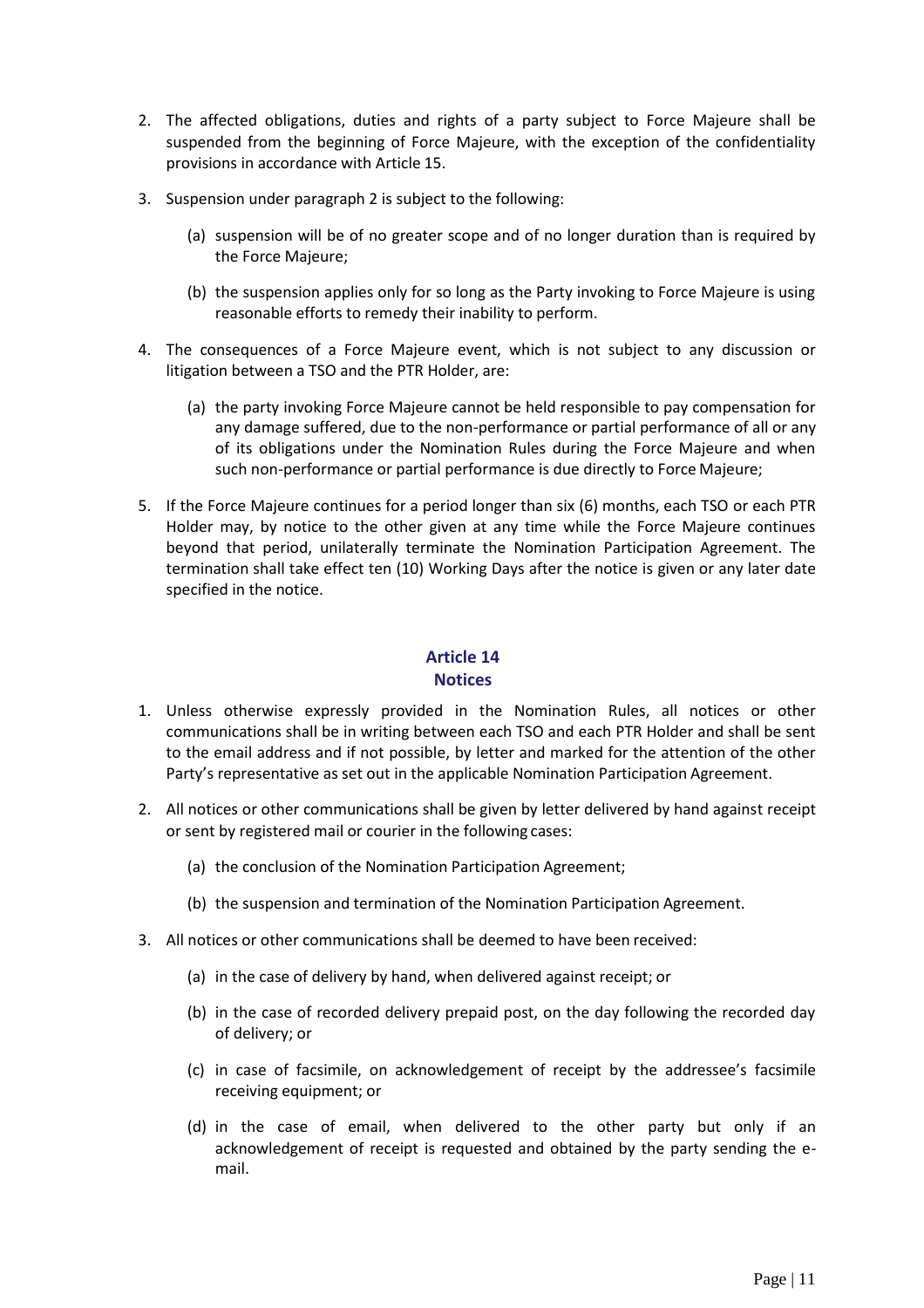4. If a notice or other communication has been received outside normal Working Hours on a Working Day, it is deemed to have been received at the opening of business on the next Working Day.

## **Article 15 Confidentiality**

- 1. The Nomination Participation Agreement and any other information exchanged relating to its preparation and the application of a market participant shall be considered as confidential.
- 2. Each TSO and each PTR Holder who is a recipient of confidential information in relation to these Nomination Rules shall preserve the confidentiality of such information and shall not directly or indirectly reveal, report, publish, disclose, transfer or use any item of the confidential information otherwise than for the purpose for which it was disclosed.
- 3. Notwithstanding paragraph 2 of this Article, each TSO or a PTR Holder may disclose confidential information of the disclosing party to a third party with the other party's prior consent expressed in writing and subject to the condition that the receiving party has given assurance that such third party is bound by equivalent confidentiality obligations as set out in the Nomination Rules directly enforceable by the other party.
- 4. Notwithstanding paragraph 2 of this Article each TSO or a PTR Holder may disclose confidential information of a disclosing party:
	- (a) to the extent expressly permitted or contemplated by the Nomination Rules;
	- (b) to any person who is one of the directors, officers, employees, agents, advisers or insurers of the recipient and who needs to know the confidential information in connection with the Nomination Rules;
	- (c) as far as required in order to comply with applicable national or EU legislation such as, but not limited to, REGULATION (EU) No 1227/2011 and REGULATION (EU) No 543/2013 or any other relevant European or national regulatory, legislative or administrative acts such as grid codes;
	- (d) as far as required by a competent regulatory authority, court, arbitrator or administrative tribunal or an expert in the course of proceedings before it to which the recipient is a party;
	- (e) as may be required by the relevant TSOs for the proper fulfilment of their mission and their obligations in accordance with applicable laws and these Nomination Rules by themselves or through agents or advisers; or
	- (f) as far as required in order to obtain clearances or consents from a competent authority (including the National Regulatory Authorities).
- 5. Moreover, the obligations arising from this Article shall not apply:
	- (a) if the party which receives the information can prove that at the time of disclosure, such information was already publicly available;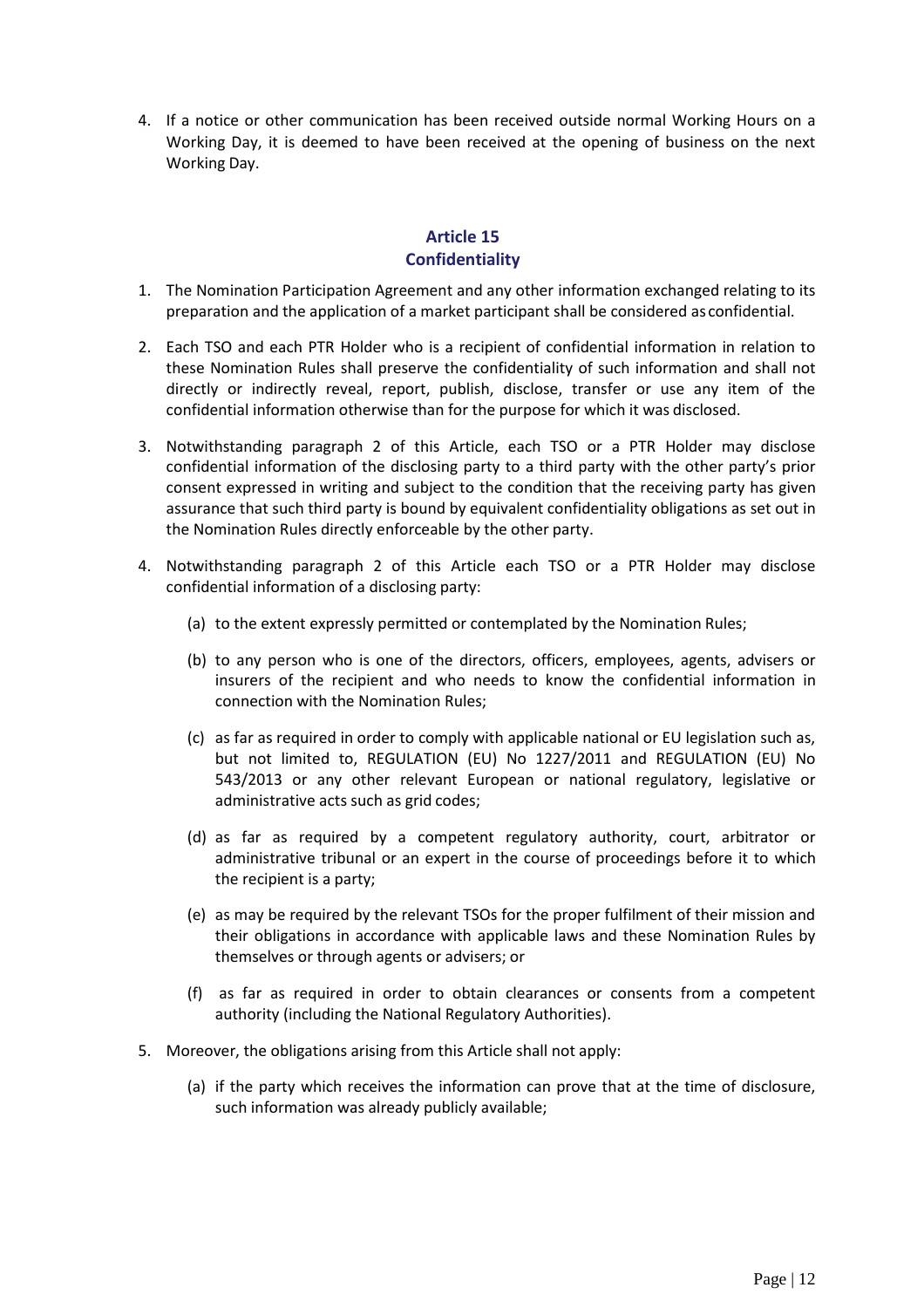- (b) if the receiving party provides proof that, since the time of disclosure, the said information has been legally received from a third party or has become publicly available;
- (c) to confidential information communicated, in accordance with the legal and regulatory provisions, in an incorporated form from which no item of information specific to a market participant can be deduced;
- (d) to information whose publication is explicitly provided for by the present Nomination Rules.
- 6. The obligations of confidentiality in this Article shall remain valid for a period of five (5) years after termination of a PTR Holder's Nomination Participation Agreement.
- 7. The signature of a Nomination Participation Agreement and the exchange of confidential information do not confer any rights to patents, knowledge or any other form of intellectual property concerning information or tools made available or sent by one Party to the other under the terms of the Nomination Rules.

## **Article 17 Assignment and Subcontracting**

- 1. Each TSO may assign, novate or otherwise transfer any of its rights or obligations under a Nomination Participation Agreement or the Nomination Rules to another party. The TSO shall notify an affected PTR Holder of the change by sending an email with acknowledgment of receipt as soon as possible and in any event at least ten (10) Working Days before the date on which the change takes effect.
- 2. A PTR Holder may not assign, novate or otherwise transfer any of its rights or obligations under its Nomination Participation Agreement(s) or the Nomination Rules without the prior written consent of the relevant TSO(s).
- 3. Nothing in this Article shall prevent a TSO or PTR Holder from entering into a subcontracting agreement in relation to the Nomination Rules. Entry into a subcontracting agreement by a PTR Holder does not relieve the Registered Participant of any obligation or liability under its Nomination Participation Agreement(s) or the Nomination Rules.

## **Article 18 Intellectual Property**

No party shall acquire any right, title, licence or interest in or to any intellectual property rights of the other party in connection with the Nomination Rules.

## **Article 19 Relationship of the Parties**

1. The relationship of each TSO and the PTR Holder via the applicable Nomination Participation Agreement is that of service provider and service user respectively. Except as expressly provided in the Nomination Rules, nothing contained or implied in the Nomination Rules constitutes or is deemed to constitute a TSO or a Registered Participant, the partner, agent or legal representative of the other for any purpose whatsoever or to create or be deemed to create any partnership, agency or trust between a TSO and a PTR Holder.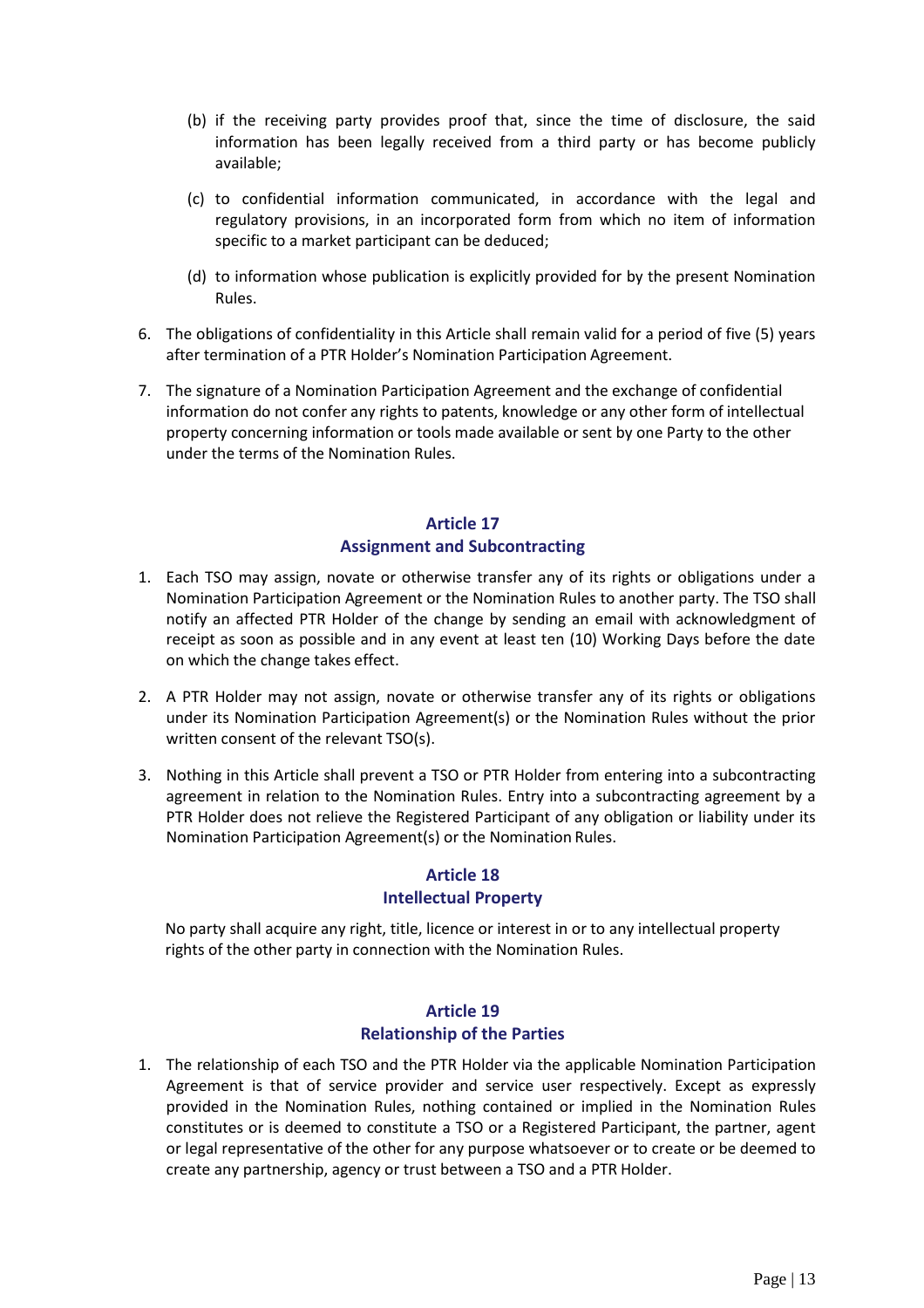2. The PTR Holder acknowledges that neither a TSO nor any person acting on behalf of or associated with a TSO makes any representation, gives any advice or gives any warranty or undertaking of any kind in respect of the Nomination Rules, the Nomination Participation Agreements or the disclosed information or otherwise in relation to or in connection with the Nomination Rules, the Nomination Participation Agreements and the disclosed information or arrangement contemplated by the Nomination Rules, the Nomination Participation Agreements and the disclosed information except as specifically provided in these Nomination Rules or a Nomination Participation Agreement.

## **Article 20 No Third Party Rights**

Each TSO and each PTR Holder acknowledges and agrees that a person who is not a party to the applicable Nomination Participation Agreement between them, including any other market participant, has no rights to enforce the Nomination Rules or the applicable Nomination Participation Agreement as between the TSO and the PTR Holder.

#### **Article 21 Waiver**

- 1. No omission to exercise or delay in exercising any right, power or remedy provided by law or under the Nomination Rules shall impair or constitute a waiver of such or any other right, power or remedy. No single or partial exercise of any such right, power or remedy precludes or impairs any other or further exercise thereof or the exercise of any other right, power or remedy provided by law or under the Nomination Rules.
- 2. Any waiver of any right, power or remedy under the Nomination Rules must be in writing and may be given subject to any conditions thought fit by the grantor. Unless otherwise expressly stated, any waiver is effective only in the instance and only for the purpose for which it is given.

## **Article 22 Remedies Exclusive**

The rights and remedies provided by the Nomination Rules and the applicable Nomination Participation Agreement to each TSO and each PTR Holder are exclusive and not cumulative and, to the extent permissible by law, shall exclude and be in place of all substantive (but not procedural) rights or remedies expressed or implied and provided by law or statute in respect of the subject matter of the Nomination Rules and the applicable Nomination Participation Agreement. Accordingly, each TSO and each PTR Holder hereby waives to the fullest extent possible all such rights and remedies provided by law or statute, and releases each other of them if it is liable to any other of them, its officers, employees and agents to the same extent from all duties, liabilities, responsibilities or obligations provided by law or statute in respect of the matters dealt with in the Nomination Rules and the Nomination Participation Agreement and undertakes not to enforce any of the same except as expressly provided herein.

## **Article 23 Language**

1. The reference language for this Amended Proposal shall be English. For the avoidance of doubt, where TSOs need to translate this Amended Proposal into their national language(s), in the event of inconsistencies between the English version published by TSOs in accordance with Article 4(13) of the FCA Regulation and any version in another language the relevant TSOs shall, in accordance with national legislation, provide the relevant NRAs with an updated translation of the Amended Proposal.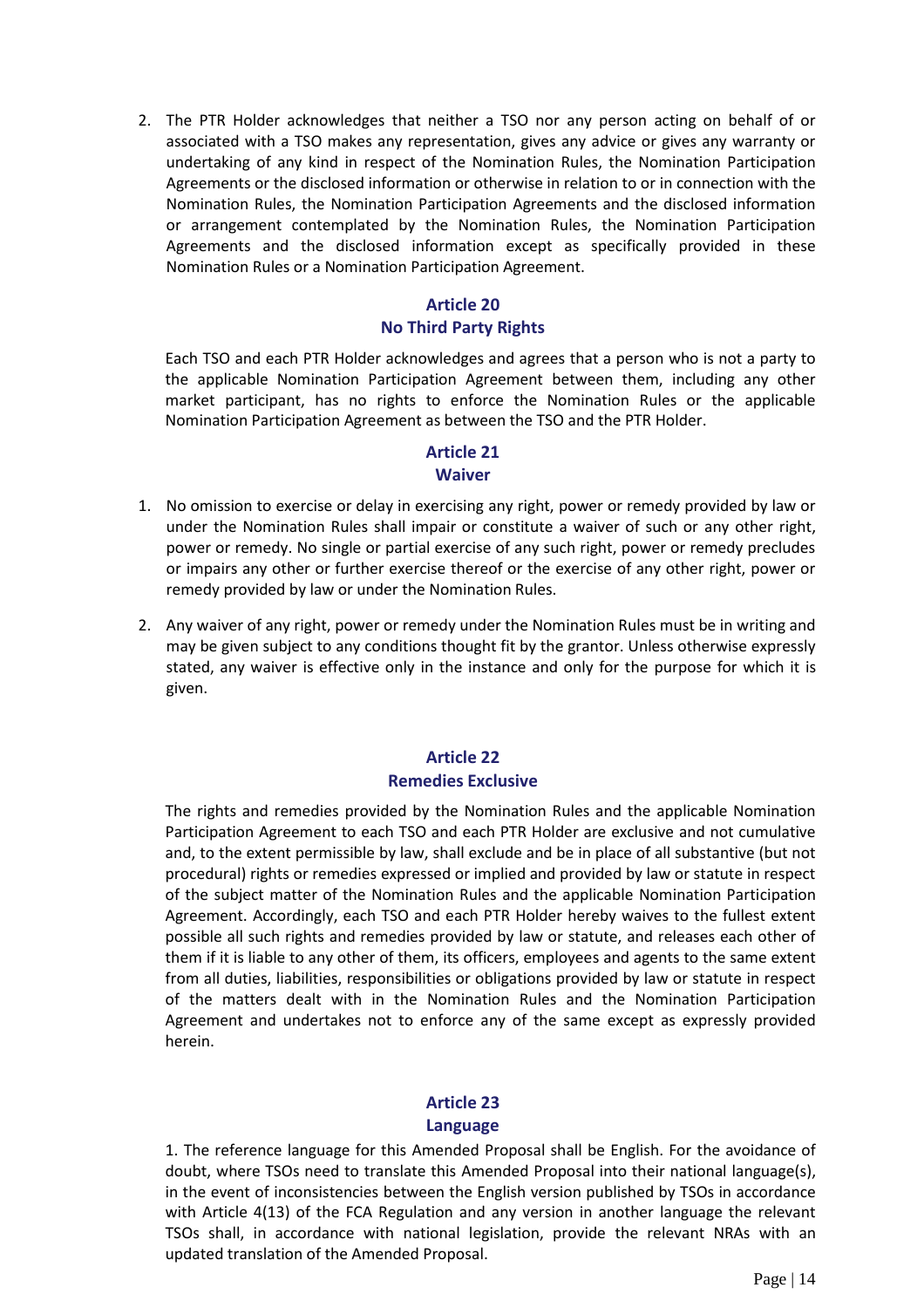## **Annex 1 Business Rules for Interconnectors on the France - Great Britain Bidding Zone border**

#### **Deemed Metered Volume Allocation**

#### **1. Introduction**

When a PTR Holder submits a valid Mid-Interconnector Nomination, then the Nomination Platform will ensure that a corresponding Deemed Metered Volume, adjusted for losses on the Interconnector and for any reductions in Mid-Interconnector Nominations as a result of curtailment, is allocated to the relevant PTR Holders using the Deemed Metered Volume allocation rules set out in this annex.

#### **2. Losses**

The physical flow on each Interconnector on the France - Great Britain Bidding Zone border is subject to losses. The Nomination Platform will apply a Loss Factor ("LFFR-GB") for each Interconnector to calculate each PTR Holder's share of the losses in accordance with paragraph 3 of this Annex. The Loss Factor is calculated on half of each interconnector between Mid-Interconnector and either end of the Interconnector (Great Britain and France) and is symmetrical between Mid-Interconnector and either end of each Interconnector (Great Britain and France).

A separate loss factor is applied for each Interconnector on the France – Great Britain Bidding Zone border. The Loss Factor to be applied is published on the relevant TSO(s) websites. If there is a requirement to change the Loss Factor(s) at any time, then the affected PTR Holders shall be notified at least five (5) working days before the change is to take effect.

#### **3. Adjustment for losses**

For the purposes of the Balancing and Settlement Code, the Nomination Platform will send to the Settlement Administration Agent (as defined in that Code) a program called BM Unit Metered Volume expressed in kWh at the Great Britain connection point in half-hourly points and calculated by this formula:

> a. for a BM Unit in the direction from France to Great Britain:  $BMIMN = (1-LF<sub>FR-GB</sub>) * DMV;$  and

b. for a BM Unit in the direction from Great Britain to France:  $BMIMN = (1+LF<sub>FR-GB</sub>) * DMV.$ 

For the purpose of the RTE Settlement Arrangements and for an export from France to Great Britain, the Nomination Platform will send to RTE (in its capacity as Transmission System Operator) a program expressed in kWh at the France connection point in halfhourly points and calculated by this formula:

 $(1+LF<sub>FR-GB</sub>) * DMV$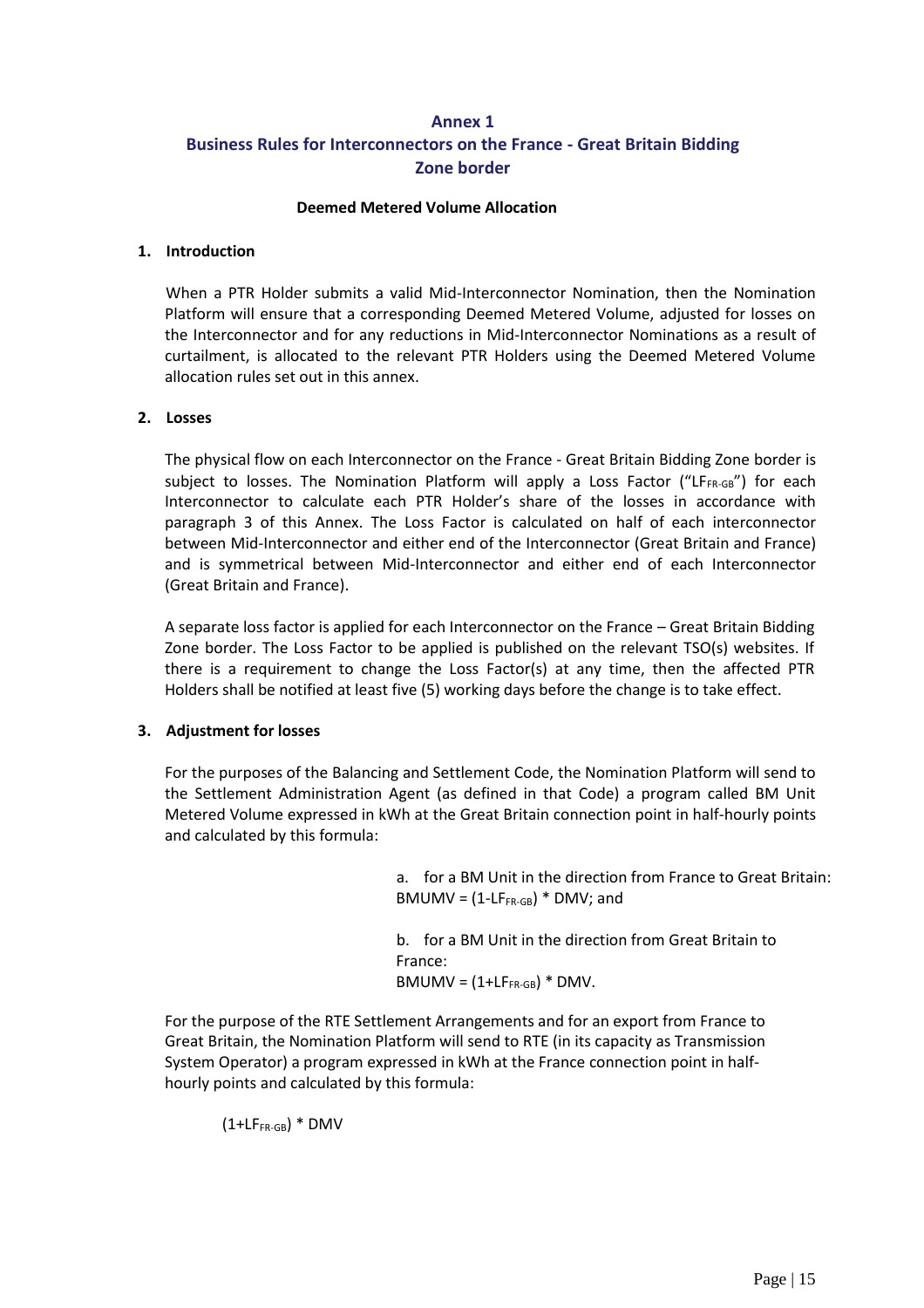For the purpose of the RTE Settlement Arrangements and for an import from Great Britain to France, the Nomination Platform will send to RTE a program expressed in kWh at the France connection point in half-hourly points and calculated by this formula:

## $(1-LF<sub>FR-GB</sub>)$ \*DMV.

In the above paragraphs, "DMV" means the Deemed Metered Volume calculated for that Registered Participant for that Settlement Period.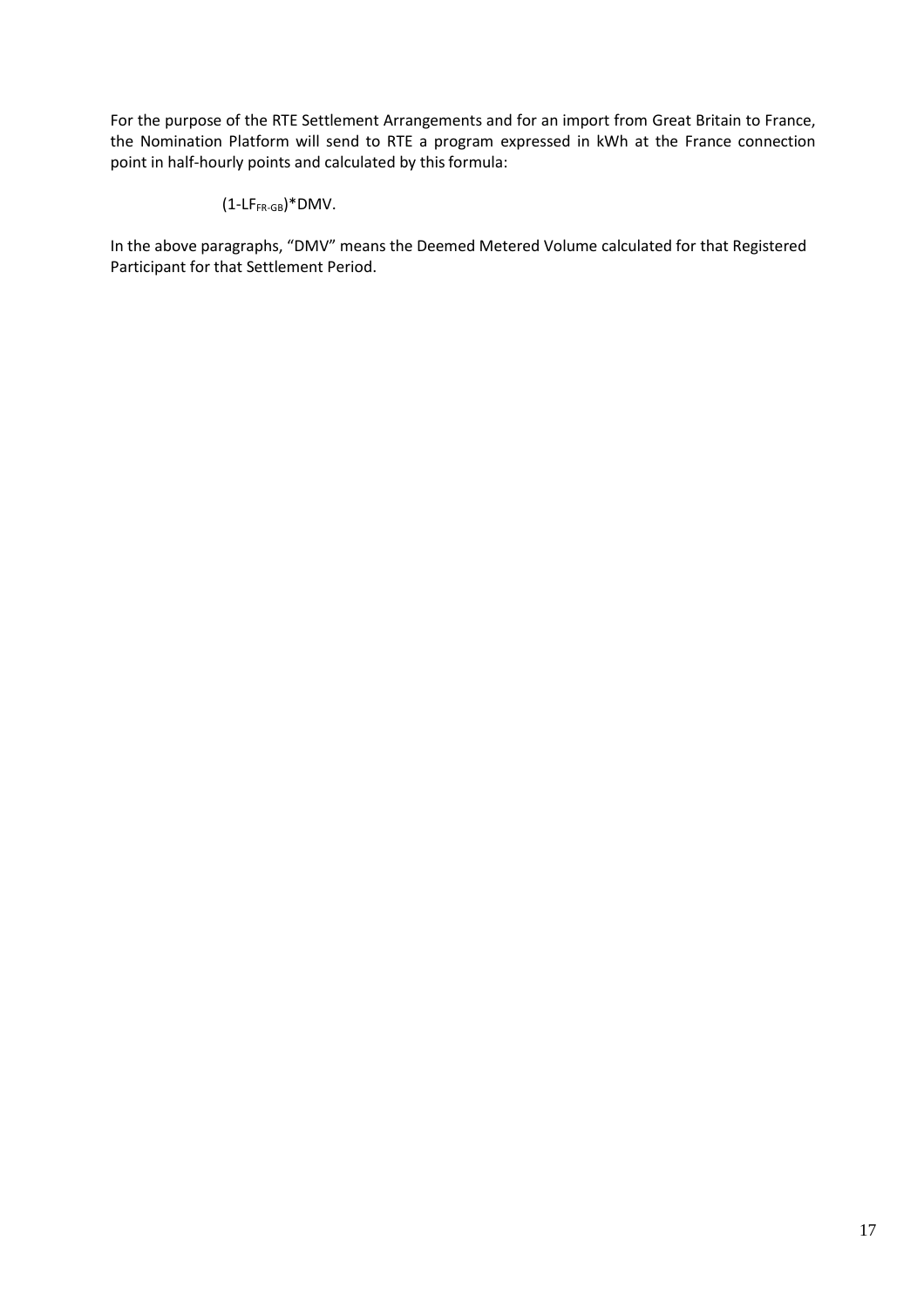### **Annex 2 Business Rules for BritNed Interconnector**

#### **1. Introduction**

When a PTR Holder submits a valid Mid-Interconnector Nomination, then the Nomination Platform will ensure that a corresponding Deemed Metered Volume, adjusted for losses on the Interconnector and for any reductions in Mid-Interconnector Nominations as a result of curtailment, is allocated to the relevant PTR Holder using the Deemed Metered Volume allocation rules set out in this annex.

#### **2. Losses**

The physical flow on the Interconnector is subject to losses. The Nomination Platform will apply a Loss Factor ("LF<sub>Britned</sub>") to calculate each PTR Holders' share of the losses in accordance with paragraph 3 of this annex. The Loss Factor is symmetrical between Mid North Sea and either end of the Interconnector (Isle of Grain and Maasvlakte).

The Loss Factor to be applied by the Nomination Platform is published on the Relevant TSO(s) website. If there is a requirement to change the Loss Factor at any time, then the PTR Holders shall be notified and such notification to be made at least five (5) Business Days before the change takes effect.

#### **3. Adjustment for losses**

For the purpose of the Balancing and Settlement Code, the Allocation Platform will send to the SAA (as defined in that Code) a program called BM Unit Metered Volume (BMUMV) expressed in MWh at Grain in half-hourly volumes and calculated by this formula:

a. for a BM Unit in the direction from The Netherlands to GB:

BMUMV =  $(1-(LF<sub>Britned</sub>/2))$  \* DMV; and

b. for a BM Unit in the direction from GB to The Netherlands:

 $BMIUMV = (1+(LF<sub>Britned</sub>/2) * DMV.$ 

For the purpose of the TenneT TSO B.V. settlement arrangements and for an export from The Netherlands to GB, BritNed will send to TenneT TSO B.V. (in its capacity as Transmission System Operator) a program called "Export Transaction at Maasvlakte" as part of the NL Energy Programme expressed in kWh at Maasvlakte in quarter hour volumes and calculated by this formula: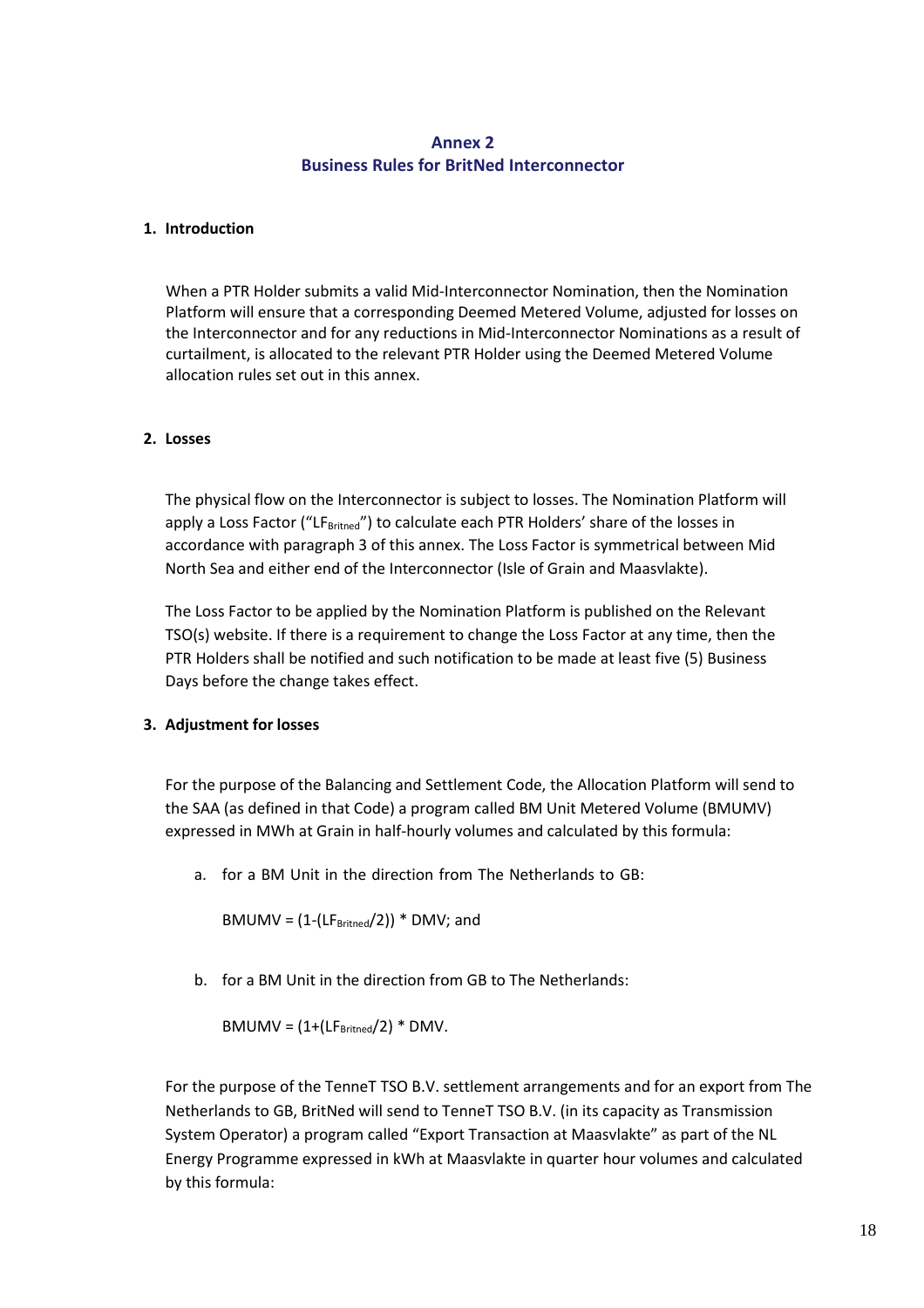#### $ETM = 1 + (LF<sub>Britned</sub>/2)) * DMV$

For the purpose of the TenneT TSO B.V. settlement arrangements and for an import from GB to The Netherlands, the Allocation Platform will send to TenneT TSO B.V. a program called "Import Transaction at Maasvlakte" as part of the NL Energy Programme expressed in MWh at Maasvlakte in quarter hour volumes and calculated by this formula:

 $ITM = (1-(LF<sub>Britned</sub>/2)) * DMV.$ 

In the above paragraphs, "DMV" means the Deemed Metered Volume calculated for that Registered Participant for that Settlement Period.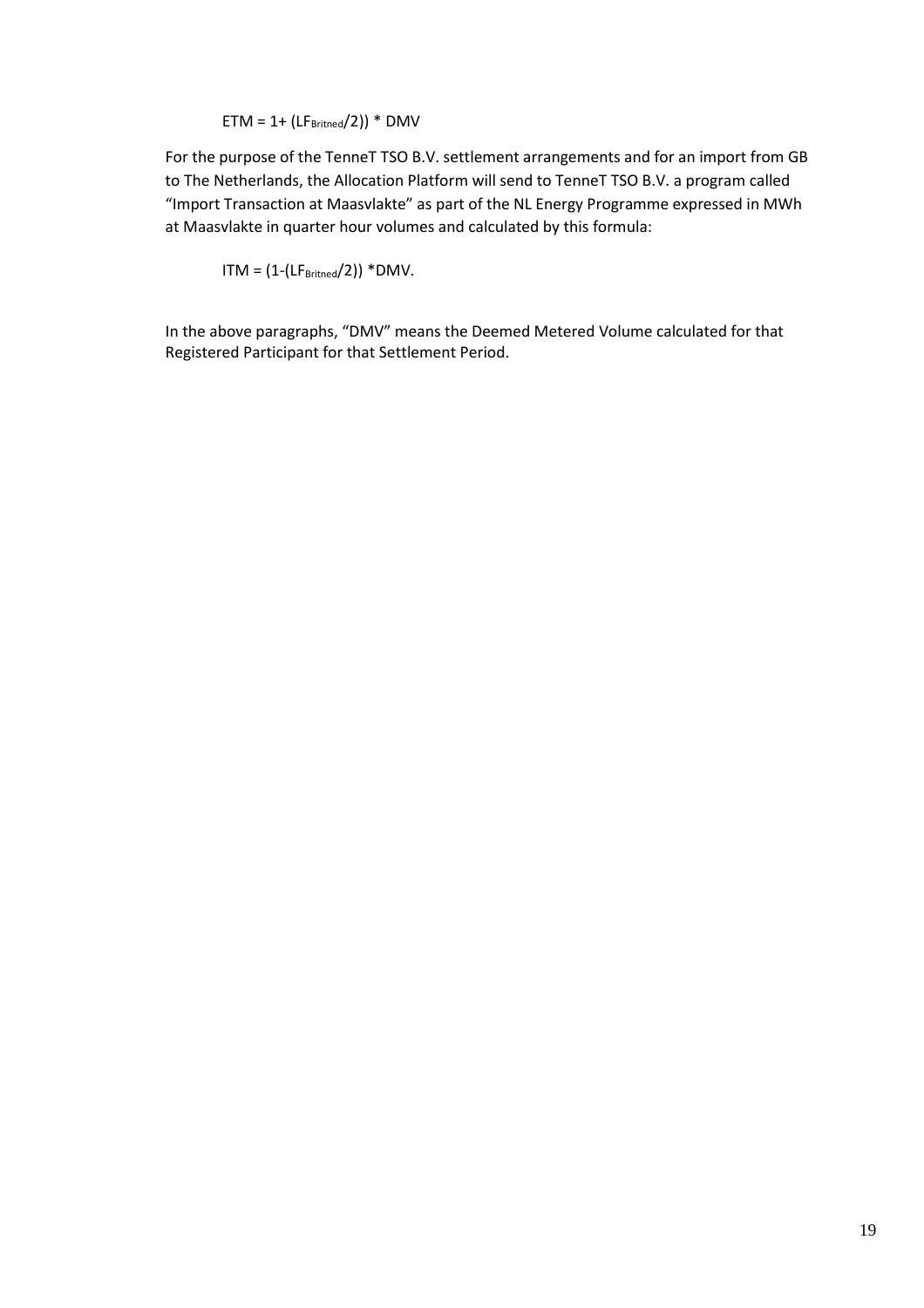### **Annex 3 Business Rules for Nemo Link Interconnector**

#### **Deemed Metered Volume Allocation**

#### **1. Introduction**

When a PTR Holder submits a valid Mid-Interconnector Nomination, then the Nomination Platform will ensure that a corresponding Deemed Metered Volume, adjusted for losses on the Interconnector and for any reductions in Mid-Interconnector Nominations as a result of curtailment, is allocated to the relevant PTR Holder using the Deemed Metered Volume allocation rules set out in this annex.

#### **2. Losses**

The Deemed Metered Volume will be adjusted for losses according to paragraph 3 below.

The Loss Factor to be applied is referred to in the Border Specific Annex for the Nemo Link Interconnector of the Allocation Rules. If there is a requirement to change the Loss Factor at any time, then Registered Participants shall be notified at least five (5) Business Days before the change is to take effect.

#### **3. Adjustment for losses**

In the following formulas "DMV" means the Deemed Metered Volume calculated for that Registered Participant for that Settlement Period and "LF<sub>NemoLink</sub>" represent the Loss Factor.

For the purpose of the Balancing and Settlement Code, the Nomination Platform will send to the Settlement Administration Agent (SAA) (as defined in the Balancing and Settlement Code) a program called BM Unit Metered Volume (BMUMV) expressed in kWh at Richborough in half-hourly points and calculated by this formula:

> a. for a BM Unit in the direction from Belgium to England:  $BMIMV = (1-LF<sub>Nemolink</sub>/2) * DMV; and$

> b. for a BM Unit in the direction from England to Belgium:

$$
BMIMN = (1+LF_{Nemolink}/2) * DMV.
$$

For the purpose of the Elia imbalance settlement arrangements and for an export from Belgium to England, the Nomination Platform will send to Elia a notification of the energy to be allocated to the Energy Accounts of the PTR Holders in the form of a program expressed in MW at Zeebrugge with a Hourly or Quarter-Hourly time resolution and calculated by this formula:

Export BE to  $GB = (1 + LF_{Nemolink}/2) * DMV$ 

For the purpose of the Elia imbalance settlement arrangements and for an import from England to Belgium, the Nomination Platform will send to Elia a notification of the energy to be allocated to the Energy Accounts of the PTR Holders in the form of a program expressed in